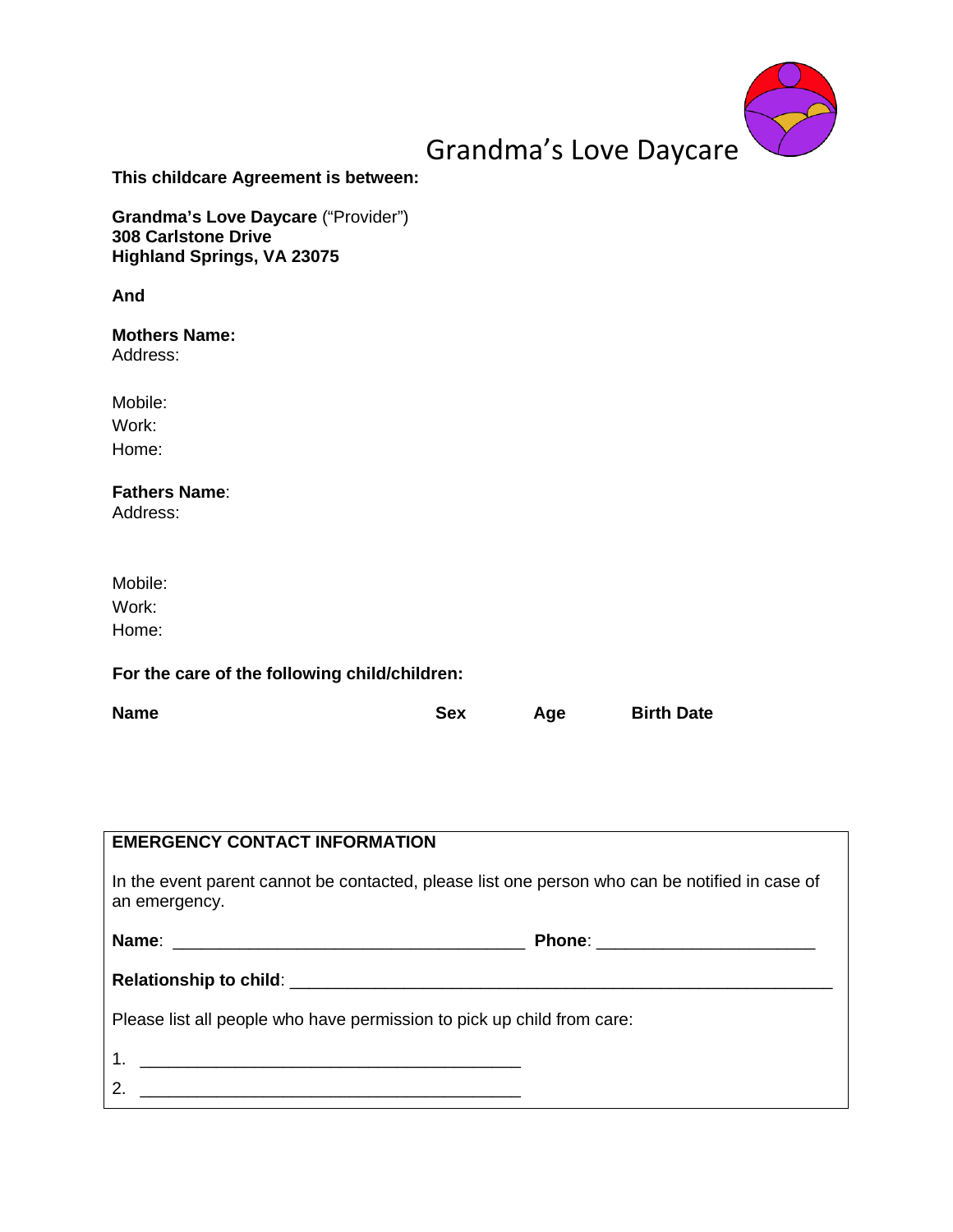3. \_\_\_\_\_\_\_\_\_\_\_\_\_\_\_\_\_\_\_\_\_\_\_\_\_\_\_\_\_\_\_\_\_\_\_\_\_\_\_\_

## **Terms of Agreement are as follows:**

Days of care: Belleville Mours of Care:

Start time: Pick up:

Fees

There will be a fee of \$ per week, payable each Monday morning in advance when you drop your child off for care. If your child will not be in care on Monday morning, you will need to drop payment prior to Monday Morning. *Please do not put the Provider in a position to ask for the check – please remember to bring it*.

Make checks payable to: Linda D. Faulk

**It is important that arrival and departure times are punctual.** If you need care beyond the hours listed above you will need to prearrange this with the Provider. Early starts or late pickups (any time before/after your regular scheduled pick up time) will be charged a fee of **\$5.00** for every 15 minutes you are early or late. This fee is expected to be paid promptly on the day you are early or late.

There will be an added fee of **\$25.00** for any checks returned for non-sufficient funds (NSF). Should NSF result in any charges to the Provider's bank account, you will be expected to cover all costs on top of the \$25.00 fee. Once the fee is paid, you will receive grace for the first check returned. A second NSF check will result in all fees paid strictly in cash.

## Time Off

Child Absences: If your child is absent during the days of care scheduled above the weekly fee remains the same.

Holidays: The following days are considered standard days off and paid holidays for the Daycare providing they fall on a regular day of care:

- New Year's Day
- **Fourth of July**
- **Labor Dav**
- **Thanksgiving (and Friday following)**
- **Christmas Eve Day**
- **Christmas Day**

Vacation: I take a week or two off every year. You will be given a minimum of two weeks notices. There is no charge while I am on vacation.

Should you take vacation, I expect a two week notice, any your fee is  $\frac{1}{2}$  of your regular fee to hold the child/children's spot. Should you take more than one week of vacation in any year beginning on the date your contract is signed, subsequent weeks are charged at the full rate.

## **Termination**